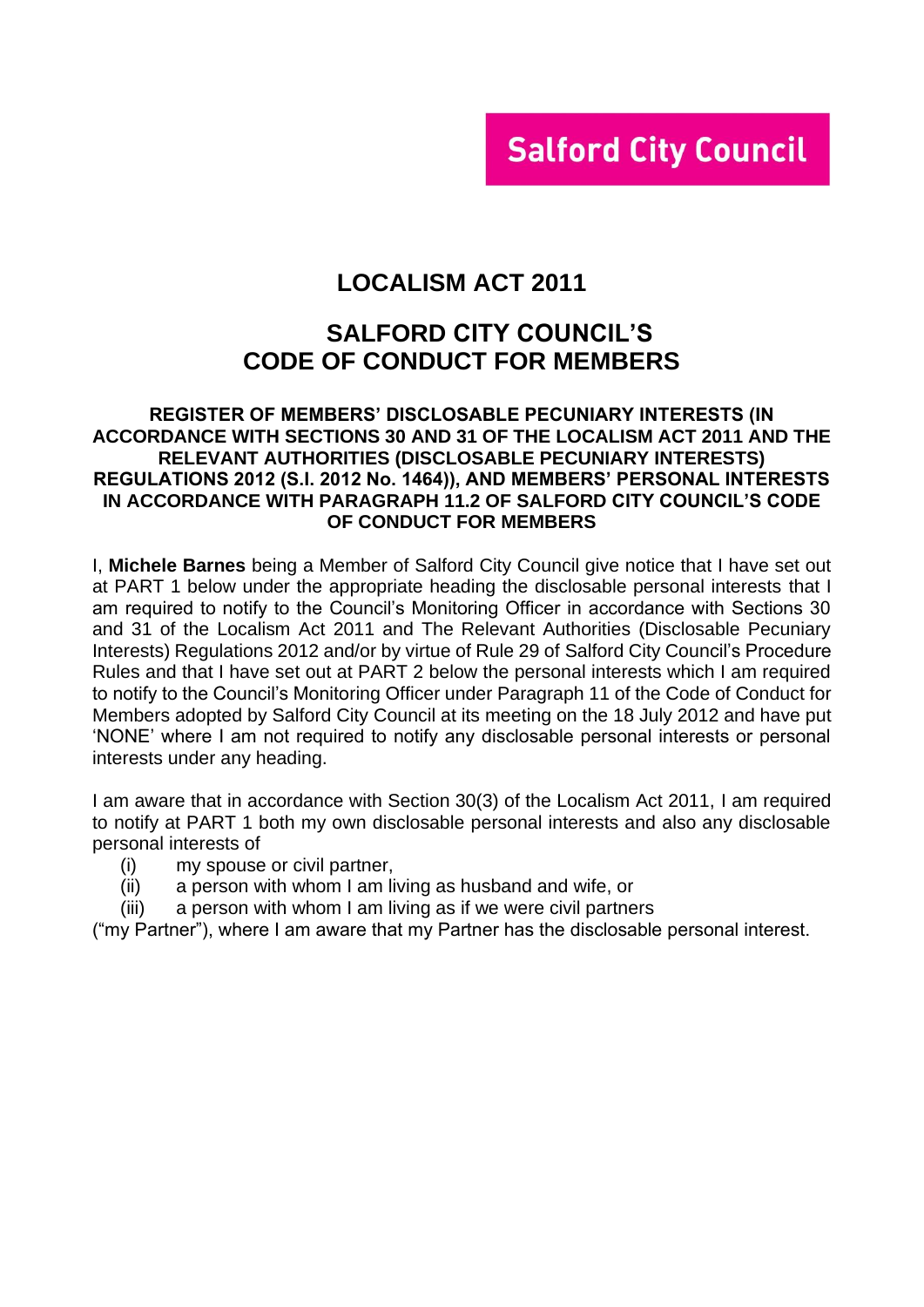# **PART 1**

# **DISCLOSABLE PECUNIARY INTERESTS**

### **1. ANY EMPLOYMENT, OFFICE, TRADE, PROFESSION OR VOCATION CARRIED ON FOR PROFIT OR GAIN.**

| <b>Member</b>                                                                                 | <b>Partner</b>                                         |
|-----------------------------------------------------------------------------------------------|--------------------------------------------------------|
| <b>Michele Barnes</b>                                                                         | <b>Bidfood Manchester</b><br><b>Langley Road South</b> |
| <b>University of Salford</b><br><b>Crescent House</b><br><b>The Crescent</b><br>Salford M5 4W | <b>Salford</b><br><b>Manchester M6 6TZ</b>             |
|                                                                                               |                                                        |

*NB: You need to include details of any employment or business in which you or your Partner are engaged. Employees should give the name of their employer. You should give the name of any company of which you or your Partner are a partner or remunerated director. Where you or your Partner hold an office, give the name of the person of the body which appointed you or your Partner (in the case of a teacher in a maintained school – the local education authority; in the case of an aided school – the school's governing body)*

# **2. SPONSORSHIP**

**None**

*NB You must* declare *any payment or provision of any other financial benefit (other than from Salford City Council) made or provided to you in respect of any expenses incurred by you in carrying out your duties as a councillor, or towards your election expenses, within the period of 12 months ending with the day on which you give your notification to the Council's*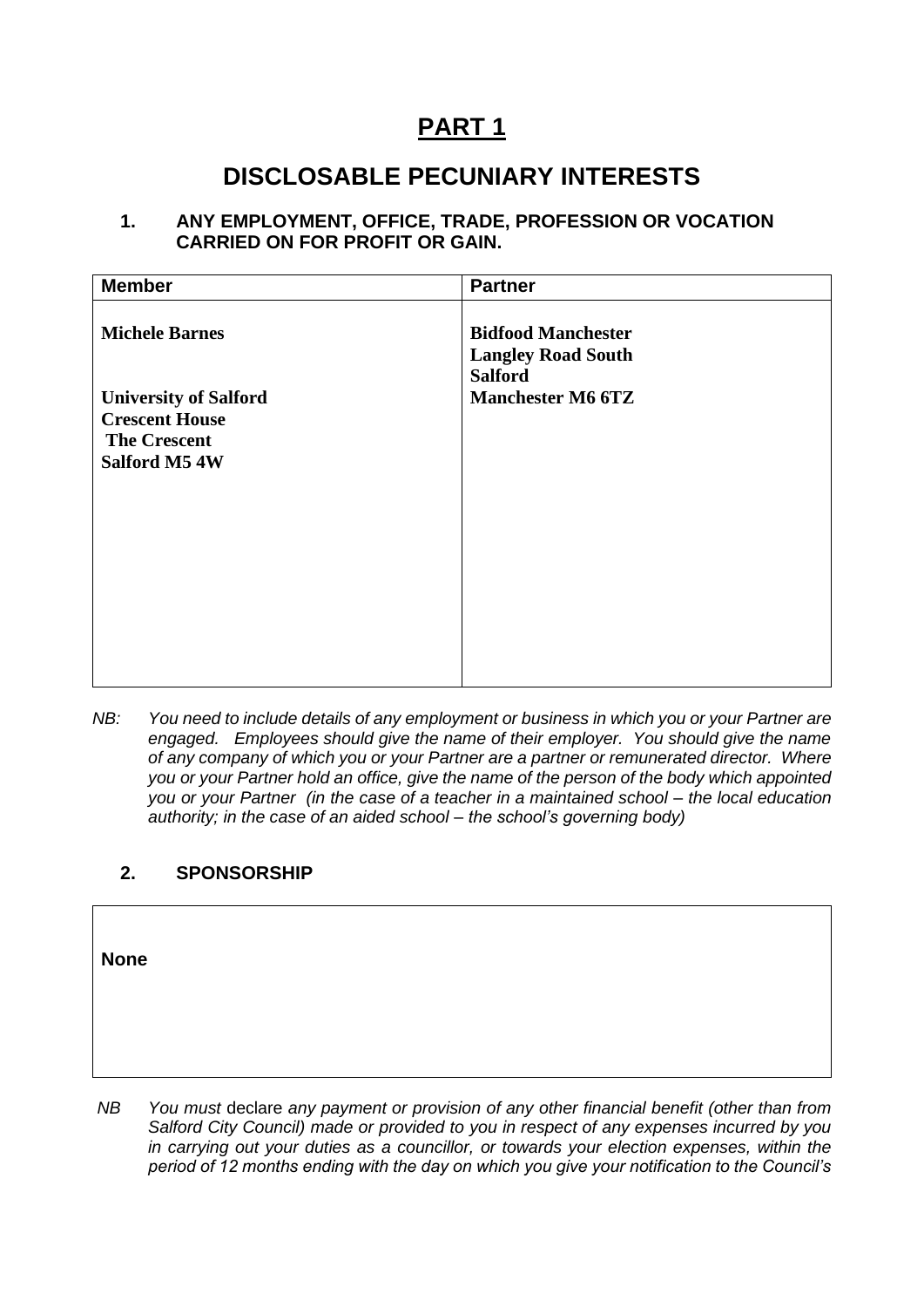*Monitoring Officer for the purposes of Section 30(1) of the Localism Act 2011 and/or by virtue of Rule 29 of Salford City Council's Procedure Rules. This includes any payment or financial benefit from a trade union within the meaning of the Trade Union and Labour Relations (Consolidation) Act 1992.* 

### **3. CONTRACTS WITH THE COUNCIL**

| <b>Member</b>                       | <b>Partner</b> |
|-------------------------------------|----------------|
| <b>Labour Councillor (Contract)</b> | <b>None</b>    |
|                                     |                |
|                                     |                |
|                                     |                |

- *NB You should describe all contracts of which you are aware, which are made between the Council and* 
	- *(i) either yourself or your Partner or*
	- *(ii) a body in which you or your Partner have a beneficial interest (being a firm in which you or your Partner is a partner, or a body corporate of which you or your Partner is a director, or in the securities of which you or your partner have a beneficial interest),*

*which are not fully discharged and which are contracts under which goods or services are to be provided or works are to be executed.*

*Please note that the reference to "securities" means "shares, debentures, debenture stock, loan stock, bonds, units of a collective investment scheme within the meaning of the Financial Services and Markets Act 2000 and other securities of any description, other than money deposited with a building society.*

# **4. LAND IN THE AREA OF THE CITY COUNCIL**

| <b>Member</b>                                | <b>Partner</b>                               |
|----------------------------------------------|----------------------------------------------|
| <b>Redacted</b>                              | <b>Redacted</b>                              |
| CIIr Barnes has a disclosable pecuniary      | Cllr Barnes has a disclosable pecuniary      |
| interest, the details of which were withheld | interest, the details of which were withheld |
| under section 32 (2) of the Localism Act     | under section 32 (2) of the Localism Act     |
| 2011                                         | 2011                                         |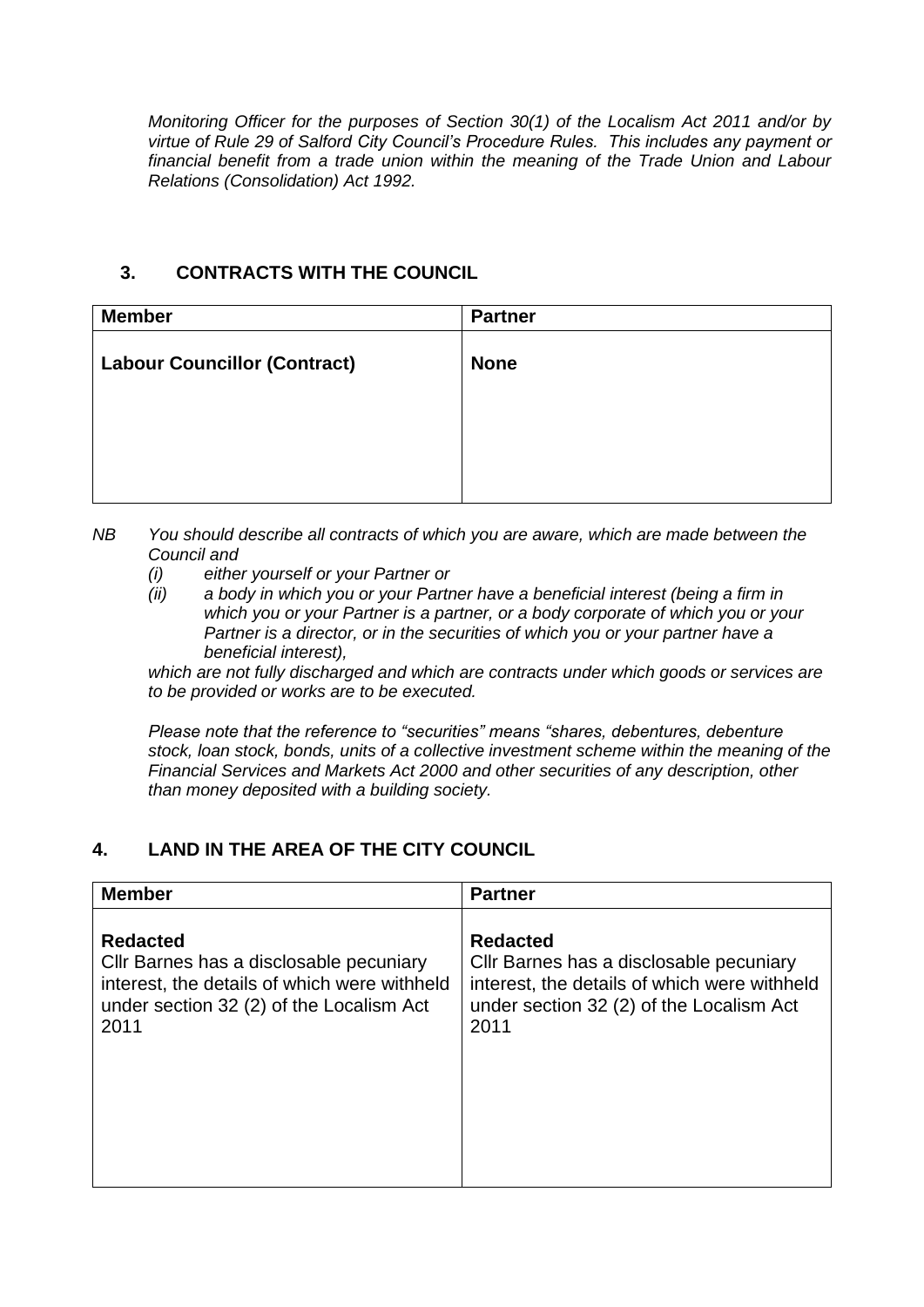*You should include any land (including houses, buildings or parts of buildings and any interests as mortgagee) within the City's boundaries in which you or your Partner, either alone or jointly, have a proprietary interest for your or your Partner's benefit. You should give the address or brief description to identify it. If you live in Salford you should include your home under this heading either as owner, lessee or tenant. You should also include any property from which you or your Partner receive rent, or of which you or your Partner are the mortgagee.*

# **5. LICENCES TO OCCUPY LAND**

| <b>Member</b> | <b>Partner</b> |
|---------------|----------------|
| <b>None</b>   | <b>None</b>    |
|               |                |
|               |                |
|               |                |
|               |                |
|               |                |
|               |                |
|               |                |
|               |                |
|               |                |

*NB You should include any land (including buildings or parts of buildings) within the city's boundaries which you or your Partner have a right to occupy for 28 days or longer (either alone or jointly with others). You should give the address or a brief description to identify it.*

# **6. CORPORATE TENANCIES**

| <b>Member</b> | <b>Partner</b> |
|---------------|----------------|
|               |                |
| <b>None</b>   | <b>None</b>    |
|               |                |
|               |                |
|               |                |
|               |                |
|               |                |

*[NB You should list here any tenancies of properties of which you are aware, where the landlord is the City Council and the tenant is a body in which you or your Partner have a beneficial interest (being a firm in which you or your Partner is a partner, or a body corporate of which you or your Partner is a director, or in the securities of which you or your partner have a beneficial interest).*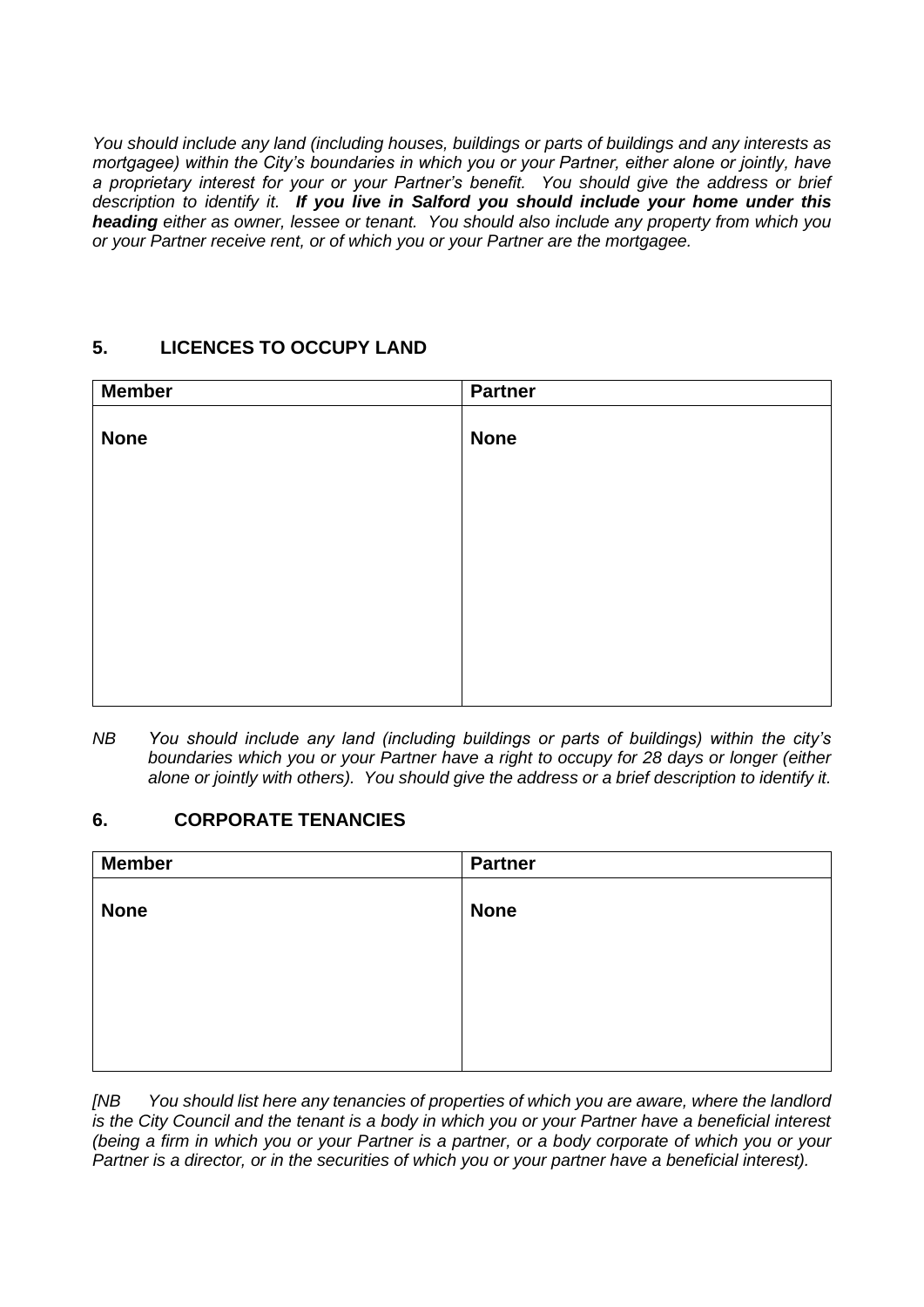*Please note that the reference to "securities" means "shares, debentures, debenture stock,*  loan stock, bonds, units of a collective investment scheme within the meaning of the *Financial Services and Markets Act 2000 and other securities of any description, other than money deposited with a building society.*

### **7. SECURITIES**

| <b>Member</b> | <b>Partner</b> |
|---------------|----------------|
| <b>None</b>   | <b>None</b>    |
|               |                |
|               |                |
|               |                |
|               |                |
|               |                |
|               |                |
|               |                |
|               |                |

- *NB You should list here any beneficial interest of you or your Partner in securities of a body where –*
	- *(a) that body (to your knowledge) has a place of business or land within the City's boundaries; and*
	- *(b) either –*
		- *(i) the total nominal value of the securities held by you or your Partner exceeds £25,000 or one hundredth of the total issued share capital of that body; or*
		- *(ii) if the share capital of that body is of more than one class, the total nominal value of the shares of any one class in which you or your Partner has a beneficial interest exceeds one hundredth of the total issued share capital of that class.*

*Please note that the reference to "securities" means "shares, debentures, debenture stock, Loan stock, bonds, units of a collective investment scheme within the meaning of the Financial Services and Markets Act 2000 and other securities of any description, other than money deposited with a building society*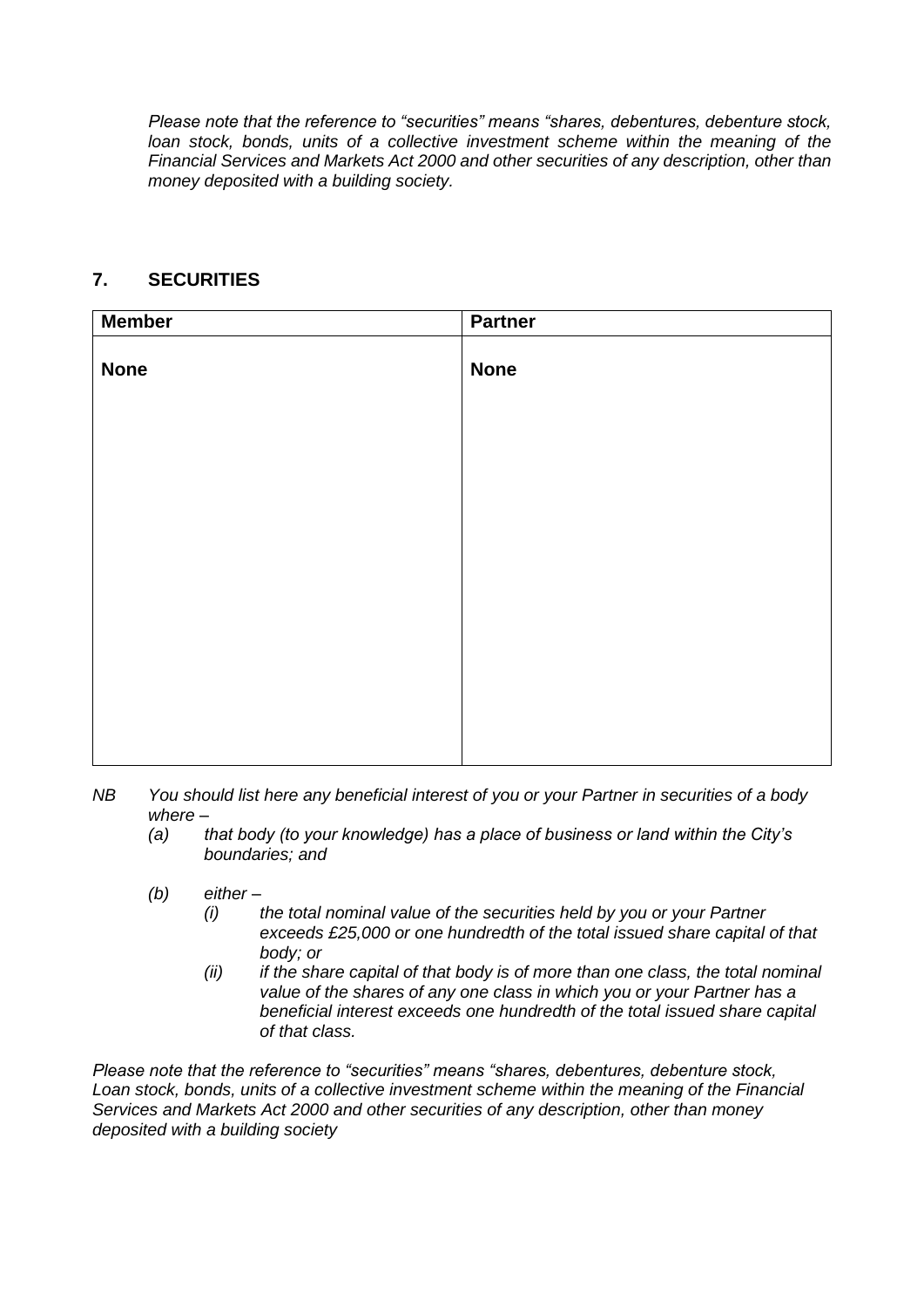# **PERSONAL INTERESTS**

### **1. BODIES TO WHICH YOU ARE APPOINTED OR NOMINATED BY THE COUNCIL**

#### **Greater Manchester Pensions Fund**

- *NB You should record here details of your position of general control or management, in any –*
	- *Body to which you have been appointed or nominated by*
	- *Salford City Council as its representative.*

# **2. INTERESTS IN CHARITIES, SOCIETIES AND OTHER BODIES**

### **UNISON The Labour Party**

*NB You should record here details of your position of general control or management, in any –*

- *Public authority or body exercising functions of a public nature;*
- *Company, industrial and provident society, charity, or body directed to charitable purposes. (Freemasons should include here membership of the Masonic Grand Charity)*
- *Body whose principal purposes include the influence of public policy, including party associations, trade union or professional association.*

# **3. GIFTS AND HOSPITALITY**

**None**